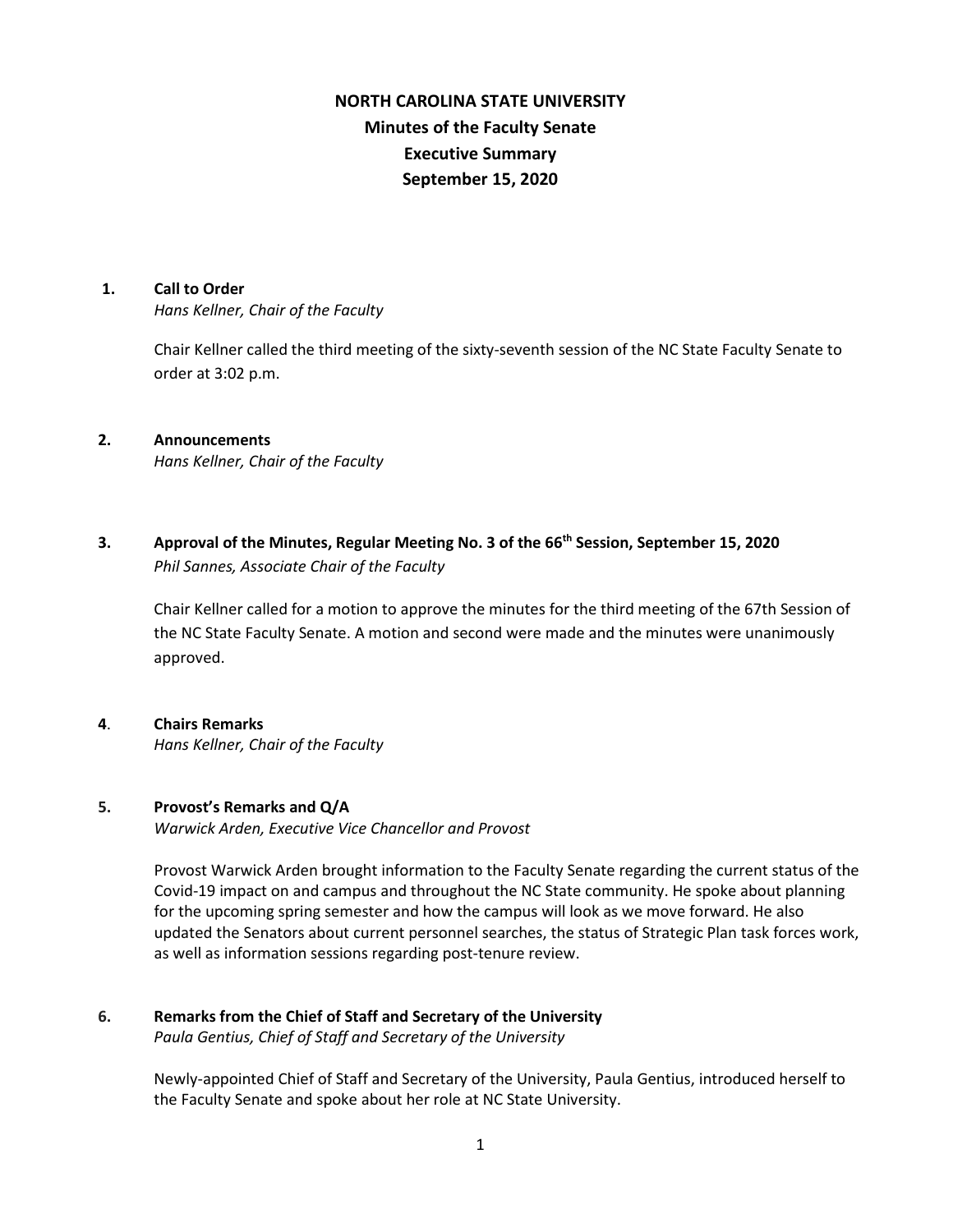### **7. The Pack for Emergency Employee Relief Program (PEER) Update**

*Rajade Berry-James, Chair-Elect of the Faculty; Associate Professor of Public Information, School of Public and International Affairs, College of Humanities & Social Sciences*

Chair-Elect Rajade Berry-James provided an overview of the PEER program that has been proposed and will be submitted to administration for consideration. This program is being proposed in order to financially assist Faculty and staff in trying economic times through interest-free loans utilizing the University payroll system.

### **8. Faculty Resources for Online Teaching**

*Donna Petherbridge, Associate Vice Provost for Academic Technology and Innovation, DELTA; Teaching Assistant Professor, Leadership, Policy & Adult and Higher Education, College of Education*

Donna Petherbridge and the team from DELTA provided an overview of available online teaching resources available for Faculty and answered specific questions from the Faculty Senate regarding any issues they have experienced with the online teaching toolkit or other concerns.

#### **9. Old and New Business**

None

### **10. Issues of concern**

Faculty Issues of Concern can be submitted at any time to a Senator, the Chair of the Faculty, or to [Faculty\\_Senate@ncsu.edu](mailto:Faculty_Senate@ncsu.edu)

### **11. Adjourn**

The meeting was adjourned at 4:45 p.m.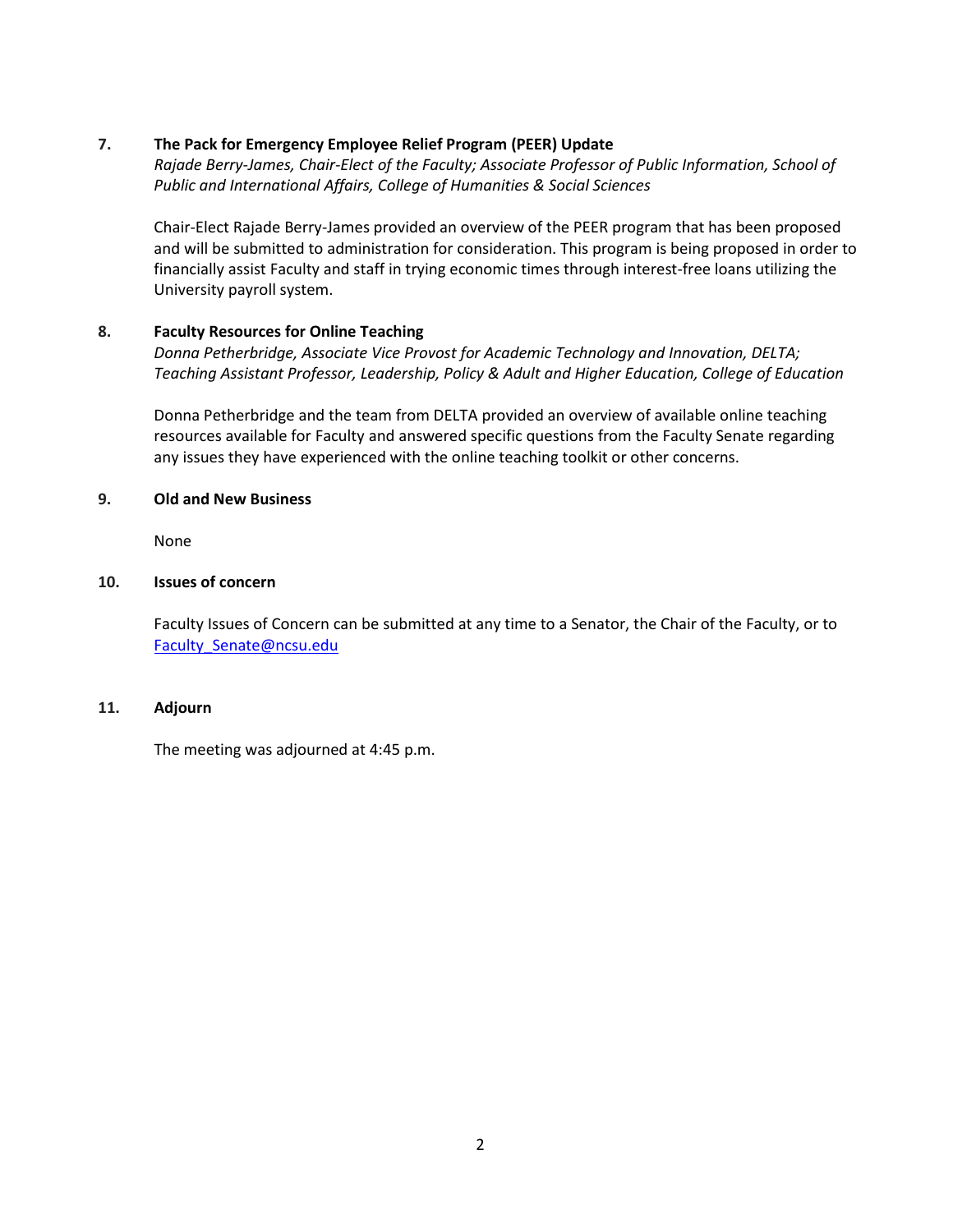# **NORTH CAROLINA STATE UNIVERSITY Minutes of the Faculty Senate September 15, 2020 3:00 p.m.**

#### **Regular Meeting No. 3 of the 67th Session Via Zoom September 15, 2020**

**Present:** Chair Kellner; Chair-Elect Berry-James; Parliamentarian Funkhouser; Senators Ashwell, Bass-Freeman, Bernhard, Boyer, Carrier, Collins, Darhower, Duggins, Erdim, Flinchum, Gerard, Gunter, Isik, Jacob, Jordan, Kirby, Kittle-Autry, Koch, Kuzma, Kuznetsov, Little, Lunardi, McGowan, Nelson, Nicholas-Parker, Pinkins, Reiskind, Riehn, Taylor, Thuente, Vincent, Williams, Yoon, Zagacki

### **Excused:** Associate Chair Sannes

**Guests:** Roy Baroff, Faculty and Staff Ombuds; Katharine Stewart, Vice Provost, Faculty Affairs; Courtney Thornton, Associate Vice Provost, Academic Personnel & Policy; Marc Hoit, Vice Chancellor, OIT; Paula Gentius, Chief of Staff and Secretary of the University; Donna Petherbridge, DELTA; Stacy Gant, DELTA; Thomas Miler, DELTA; Adrian deSouza, DELTA; David Howard, DELTA; Sharon Broere, DELTA; Karen Marschalk, DELTA

#### **1. Call to Order**

*Hans Kellner, Chair of the Faculty*

Chair Kellner called the third meeting of the sixty-seventh session of the NC State Faculty Senate to order at 3:02 p.m.

### **2. Announcements**

*Hans Kellner, Chair of the Faculty*

*See the back of the agenda each week for committee activity and announcements.*

#### **Chair Kellner made the following announcements to the Senate:**

"Tomorrow, the 16th of September is the university's Day of Giving. This is a time for making autumnal contributions to the university. There are a number of ways to channel your donations. This morning at the ALM meeting Brian Sischo talked about the finance development going on at the university and it was a very positive thing. And he talked about days of giving at other campuses other universities, and how it can make a difference. He outlined the big donors, a little longer to medium donors, and then there's the faculty donors.

I received an email and I'm thinking that most of you have to all of you have to, from the UNC system. The racial equity Task Force survey is now sent out to the to the Institutions to be filled out. So look at this racial equity Task Force survey and give it your best response. At the at the Faculty Assembly on Friday, Governor Darryl Allison, who is the Chair of this racial equity task force talked about its goals talks about its process. It is very important thing across the UNC system. So be aware that the survey is coming. And don't just blow it off.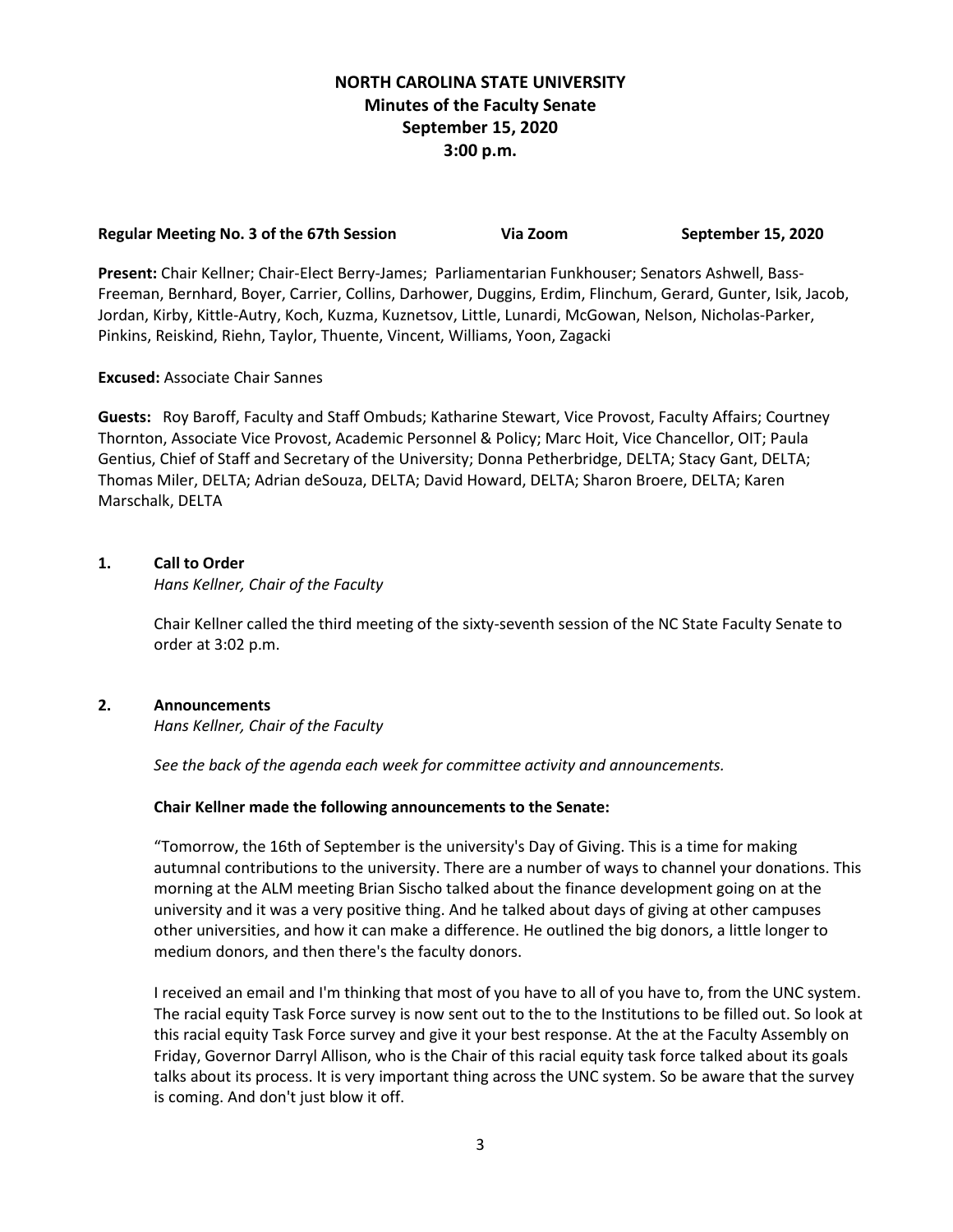The Watauga award of which up to three up may be given each year, is the highest non-academic honor that the university gives to someone who has made a sustained and important contribution to the university in his or her lifetime. These nominations are due by the ninth of October. And so if you have such a person in mind, I encourage you to go for it."

# **3. Approval of the Minutes, Regular Meeting No. 3 of the 67th Session, September 15, 2020** *Hans Kellner, Chair of the Faculty*

Chair of the Faculty, Hans Kellner, called for a motion to approve the minutes for the third meeting of the 67th session of the NC State Faculty Senate. A motion and second were made and the minutes were unanimously approved.

### **4**. **Chair's Remarks**

*Hans Kellner, Chair of the Faculty*

"I keep coming back to 1931 when a consolidated university was made from Chapel Hill, State in North Raleigh, and the woman's College in Greensboro; one central administration and everything. The goal in 1931 was to avoid redundancy and as time went on, what it did of course was to create more redundancy as the various institutions got on their own feet and wiggled out of the constrictions of the consolidated University. I just want to call your attention right now to some areas in which we have the potential for overlap and things that we should be aware of things that the system is doing and that we are doing, in some cases, better in some cases, perhaps not. In some cases differently. But in any case, these are things that I think we want to be aware are going on. The first of these has to do, obviously, with diversity. The system wide Board of Governors diversity task force that's going on right now is running parallel to our own diversity task force which is going, which is planning a Diversity Summit next month in October. I'm on the small guidance committee for that. We also have our plan group dealing with matters of inclusion, that will also have their say. So that's an area in which a lot of different things are going on and we don't want them to trip over each other's feet, so to speak. The second thing has to do with distance education, which is what part of our session today will deal with.

At the system, Jim Kaczynski has very good courses that are offered on a regular basis; one coming up to coming up in October at two week and four week, and another one coming up in November, in which you can see the rudiments and ideas of online teaching, if this is a problem, of course, it's always a problem. And then we have our own DELTA, which has superb resources out there and I must say that a number of colleges have taken the initiative in doing the same sort of training and workshops, like in CHASS, and I'm sure education and others have done as well.

Finally, the important issue of budget principles. NC State has had budget principles last revised in 2010, they're published on a budget central page. They're excellent, they're important, and we may need to look over them again. I just heard on Friday that system is also thinking of their own budget principles.

Insofar as those principles will be guiding how the system will make decisions, I think that's a good thing. I think that we should be aware that things need to be done carefully and methodically so that we don't bump heads with each other and trip over each other. All of this, I think, is a byproduct of this long standing tension between the center that was created in 1931 and the peripheries which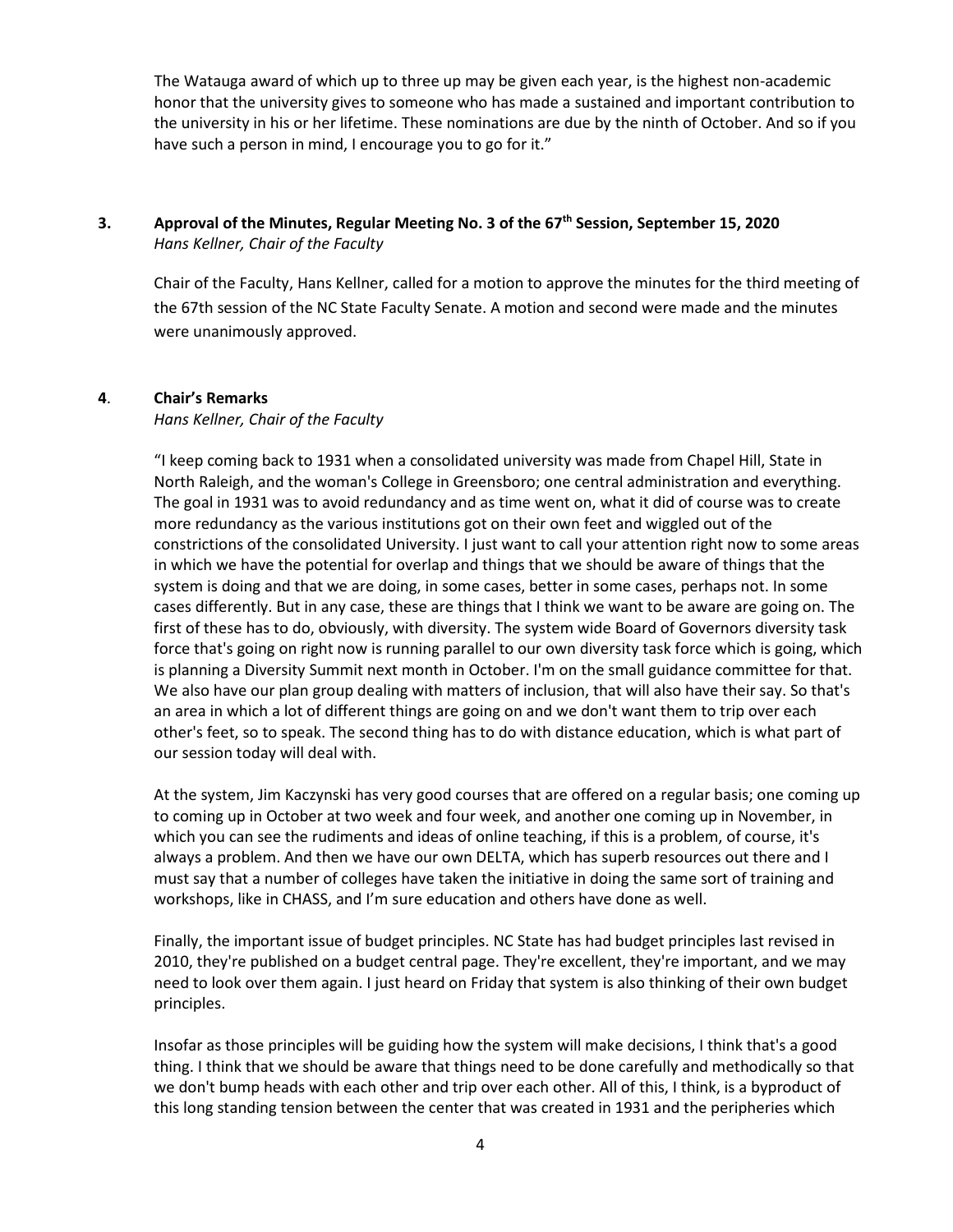there are now 17 different institutions.

We are all thinking about spring. At the executive briefing meeting which now meets twice a week, and which I'm very grateful to be a part of; the chair of the staff senate and I were added to this group in early July. It has proven to be tremendously educational and I hope that I've made an occasional contribution myself. First of all, what my understanding is about spring is that they've chosen the normal calendar, not the condensed calendar such as we have in the fall. Faculty again will choose methods of teaching. There will be on October 8 a schedule published, I believe, Louis Hunt said yesterday afternoon. There are concerns. Everything is a matter of concern, obviously. But let's think about student housing. Right now there are 1600 students living on campus. Normal numbers, maybe 10,500. Okay, so there are 1600 now those who can't get back, foreign students, what have you. This means that a vast amount of the space is empty.

Therefore, the need for staff doesn't exist, and so forth. The goal for the spring, top line, is that we can handle up to 6000. That will involve no roommates; it won't involve one to a bathroom, but it will involve no roommates. But realistically speaking, I think they would be happy to get to 4000. Because right now, our sale is a hard-sell; not because students aren't eager to come back but because they saw what happened this semester, and they don't want to come and then have to leave. So what's needed now is an argument about what's going to be different and what have we learned that will make it more attractive and more rational for students to come back? I don't know the answers, but the suggestions are to, first of all, we have a vast and comprehensive testing system going on, very important. And secondly, something that we haven't thought much about perhaps is enforcement of campus behavioral norms. There are those who really push for enforcement. And those are the things that might make the difference because it's those numbers of students who come back that makes the difference in staffing in the auxiliary enterprises.

The auxiliary enterprises are those enterprises that are completely self-sustaining and that require a campus presence of some sort to grow and work; dining, housing, transportation and the McKimmon Center. We're not having a lot of conferences there this year, as in none, so the staff there is superfluous. And so it's an important thing. Doug Morton in facilities says he is looking for buildings that are little used currently that could be vacated. And that would save money if they could identify those buildings. So if you see such buildings, go for it.

At the same time, the staff has a strong interest in all of this, and it's good that they have a place there at the table. It's an important fact that has been brought up again and again and again that there have been 34 reported cases of the virus among the staff. That's the lowest in the system and it's been established that none of them have been contracted on campus. So that's what we're being told. The campus is safe, but the off campus worry is always there; Greek Village keeps coming up again and again. But with enforcement, they believe things can be sold.

The Board of Governors on Thursday will be dealing with a proposal to change the way in which Chancellors are searched for throughout the system, as you probably know. The proposal is basically that after the search committee has done its work, the President can add two names at his or her discretion. This is a controversial sort of thing. The Faculty Assembly has been debating this for quite a while, and most recently, there's a statement from the executive committee of the Faculty Assembly to the effect that this is not a good idea. This is a considerable lengthy, well-reasoned, wellargued document, and we Chairs when it came through the committee, were instructed to bring it to our administration and then and then to the liaison to the Board of Governors representing our campus. I chose to give it to the new chief of staff, whom we will hear from later, thinking that as a courtesy this would be the right thing to do. And I think it was. I heard President Hans last Friday, and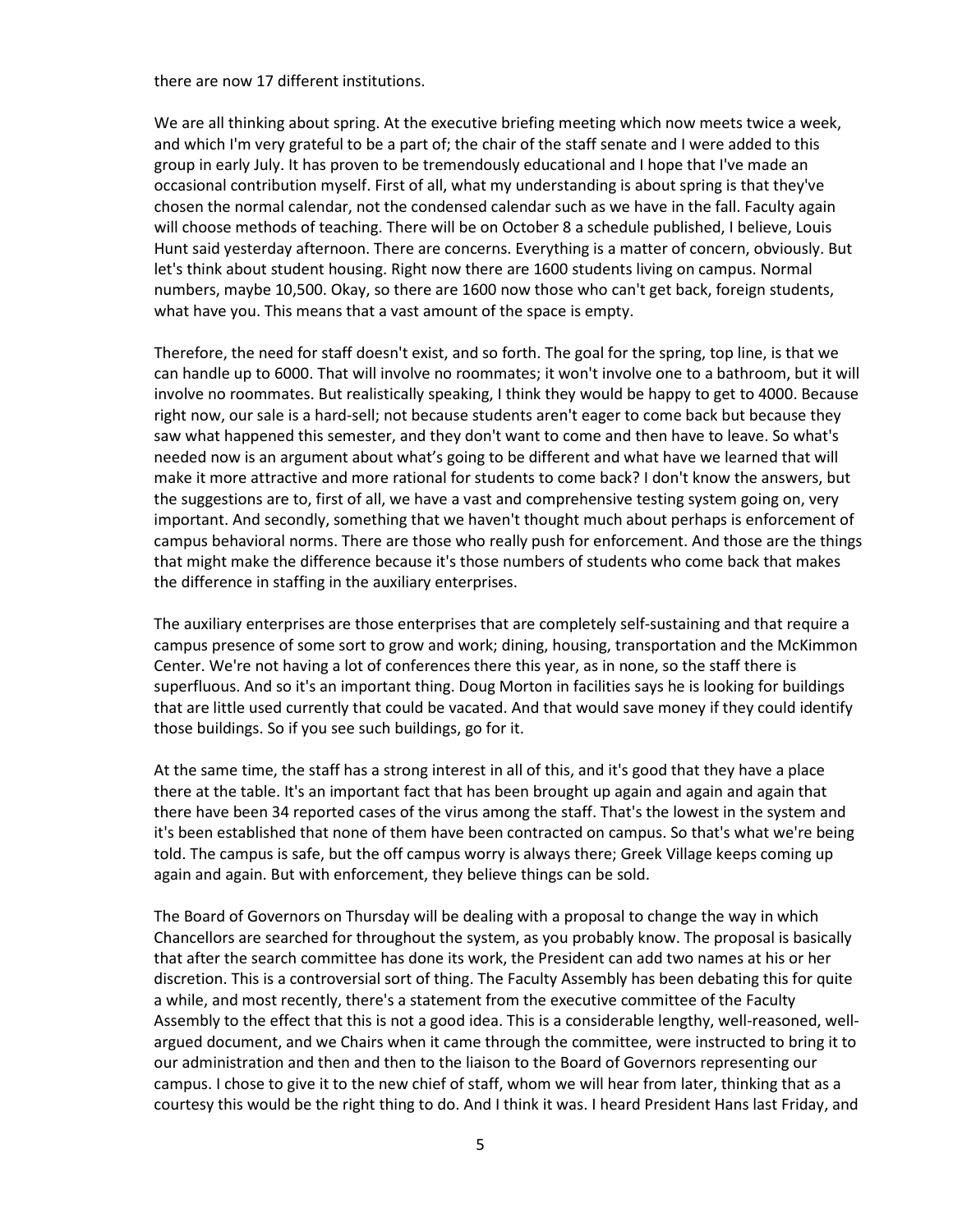weeks before, make his case for it. He feels very strongly that this is a good management tool for getting the best candidates at certain schools. He has made a concession, as he sees it, in order to overcome the notion that it's one particular search that he wants to intervene in or that they want to intervene in. So the concession is that this rule will not apply to any search currently in progress. I think the interest there is towards ECU. In any case, he has a reasoned argument that's worth hearing, I think, but in any case, the document from the assembly is there.

The Chair of the Faculty Assembly must walk a very careful line since all of his power and all of his influence is personal and exists with regard to his relationship with the governor's, or at least some of them, and above all, with the President. So he's got to be very careful. There has been an emotional issue of concern about this, which is appropriate, and I think that if we deal with it as an issue of concern it will go to a committee and they will then recommend appropriate steps that will come up at the next meeting. If it were to be a resolution, then it would be voted next time and the time after. Except the time after is the general faculty meeting so it could reach a long a long way down the road. According to the bylaws, that doesn't seem like the most practical approach. So what I'm suggesting here is that the Senate consider supporting the statement from the Faculty Assembly, should we choose to support it. We may not support it when it comes out appropriately, when it's sent through the liaisons to it. Things are developing very quickly right now. They always are, and rather than jump out with something that will get lost quickly in a short period of time, I think we should get behind what the assembly is doing. And I think that will help the chair of the assembly too."

#### **Questions**

**Senator Vincent**: When would we get some indication of what the Assembly is proposing? It's a little difficult to discuss whether we support it or not, unless we get some indication of exactly what's in the proposal.

Chair Kellner responded, "I see no reason why I can't send you all this document this afternoon. Actually, I see 10 reasons why I can't. But I'll do it. Right now, as far as I know, the chief of staff has a copy of it, and I hope that she has passed it on appropriately. I will keep the senate versed on what's happening. It strikes me that it is appropriate."

### **5. Provost's Remarks and Q/A**

*Warwick Arden, Executive Vice Chancellor and Provost*

"As you're aware, we welcomed our students back on the campus with an opening date of August 10, and within about a week and a half it was very, very clear that we had some major problems, predominantly and our Greek community. And these were about to overflow onto the rest of campus. So we went fully online. And then about five days later as things began to pick up in the residence halls as well as off campus housing, we decided to send most of our students home from residence halls. At the beginning of fall semester we had about 7500 students in residence halls that began to dwindle over the first week and a half, and we had about 6500. Now we have approved about 1600 students to stay in residence halls for the remainder of the semester. That was through an exception process. We are particularly looking at international students, graduate students, students that do not have anywhere else to go. So all together we have about 1600 students remaining. We have modified dining services to match that, but the campus is still open. So the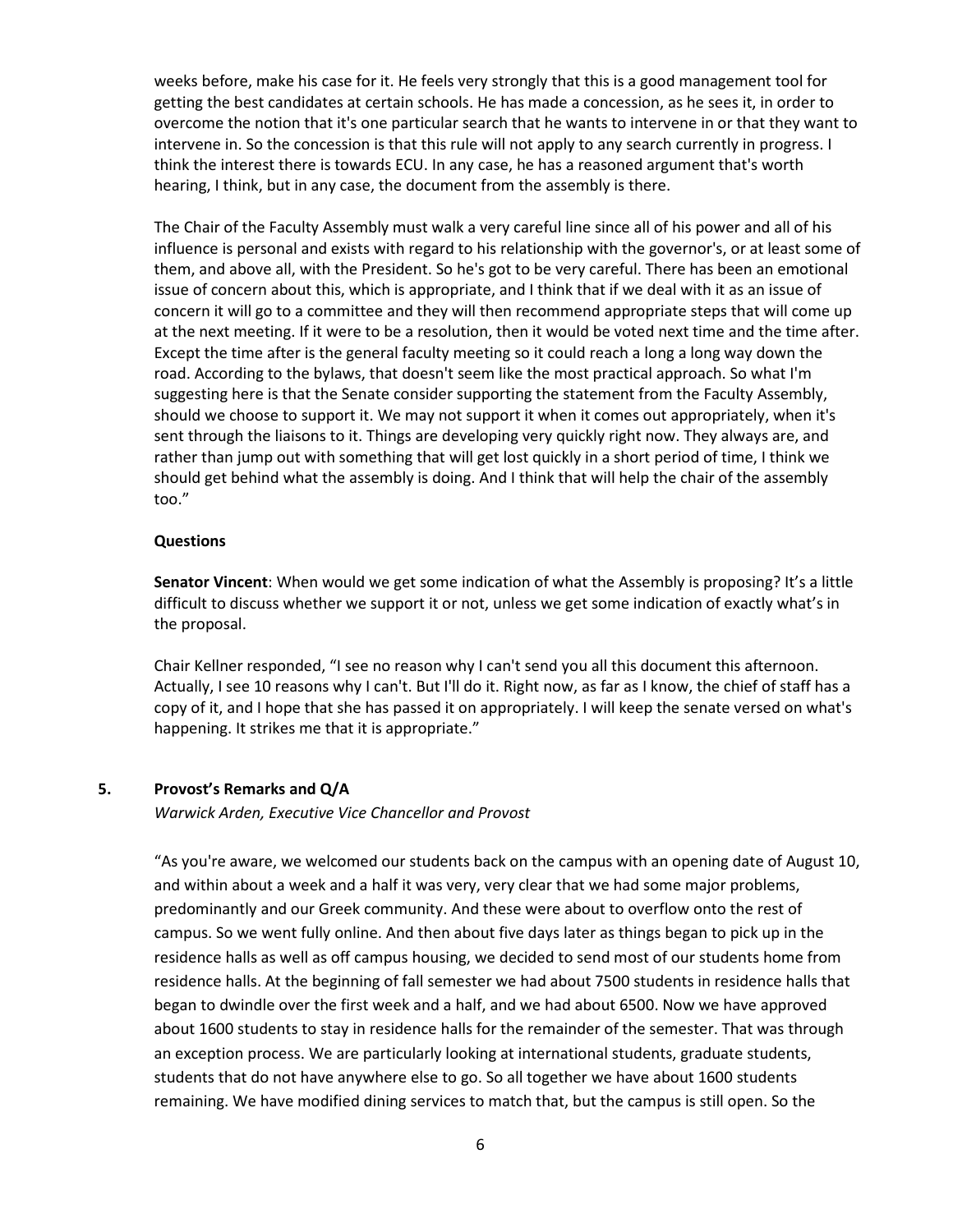libraries are open, campus rec is opening, Talley is still open.

Now, some are critiquing us that we shut down too early and too quickly, compared with some other universities around the country that are "toughing it out." I defend our decisions completely. I think we reacted appropriately and reasonably quickly to the situation that we had. Between August 11 and September 10 we're a little over 1000 positives. Altogether, it is a majority of the students, with about 40 employees and as Hans has said, nearly all those employee interactions can be related to community transmission versus campus transmission. So if there's good news here, it is that I think the campus environment, particularly the classroom environment. Talley and the libraries are very safe. It was clear that our Achilles heel was student behavior, particularly in Fraternities and Sororities and some off campus housing.

We're not unique here, this has been replicated in universities across the country. And so what is very, very clear is that even further enhancement of our communications around the community standards is necessary and also some enforcement; you know, this is what will happen. And although I can't make it public yet, because it's not fully concluded, there will be some pretty significant actions taken against some groups of individuals who overtly violate our community standard, a very early on and clearly from an epidemiologic perspective, a source of our problems for the entire university.

You have seen an announcement go out from Chancellor Woodson on the second of September, which I strongly endorse, is a message of gratitude and encouragement for our faculty and staff. I want to say, personally, that I am deeply indebted to all of our faculty and staff working so hard to be prepared to go online. And to many of our staff for their extraordinary actions in continuing to take care of our students. At one stage, we had about 1500 students in quarantine or isolation, well over 200 on campus. Moving those students out of the residence halls and into quarantine and isolation and then subsequently moving them back out and turning that over on almost a daily basis is a massive undertaking. And so when you see some of the numbers, they may not seem staggering, but the human resource needs to quarantine and isolate several hundred students and have that change over on an almost daily basis is very, very significant.

So I want to give a major shout out to both our faculty and our staff. Hopefully many of you track our COVID numbers on our public website which is available on our main website. We've taken a lot of trouble to try and reconcile those numbers and update them every few days. This is more complicated than it might seem, and most places that are publishing their numbers are experiencing the same thing. The problem is that not only do the case numbers vary by geographic location, but they vary by whether or not they are on the positives that are recorded by our own student health. So this testing, whether they are self-reporting, whether they are Department of Health reporting, we have to try and correlate all of those things and line up whether we're talking about day of testing or day of reporting and verify our numbers.

Amy Orders in Emergency Management has done an exceptional job along with Dr. Julie Casani in student health in making sure those numbers are current and accurate. If you see them change from time to time, it is because we are reconciling and correcting those numbers as they come in. And that is in fact a lot of work. So as Hans said, obviously our thinking has turned to spring. Where are we going to be and what are we going to do? That's still under planning. What is really clear is that it is going to depend on a number of important factors, some of which we control and some of which we don't. So the rates of community transmission in Wake County, in North Carolina, and in the country as a whole is a critical factor which we have no control over. Whether or not there is rapid cheap and accurate testing available is an absolutely critical factor. I think our residential plan is going to be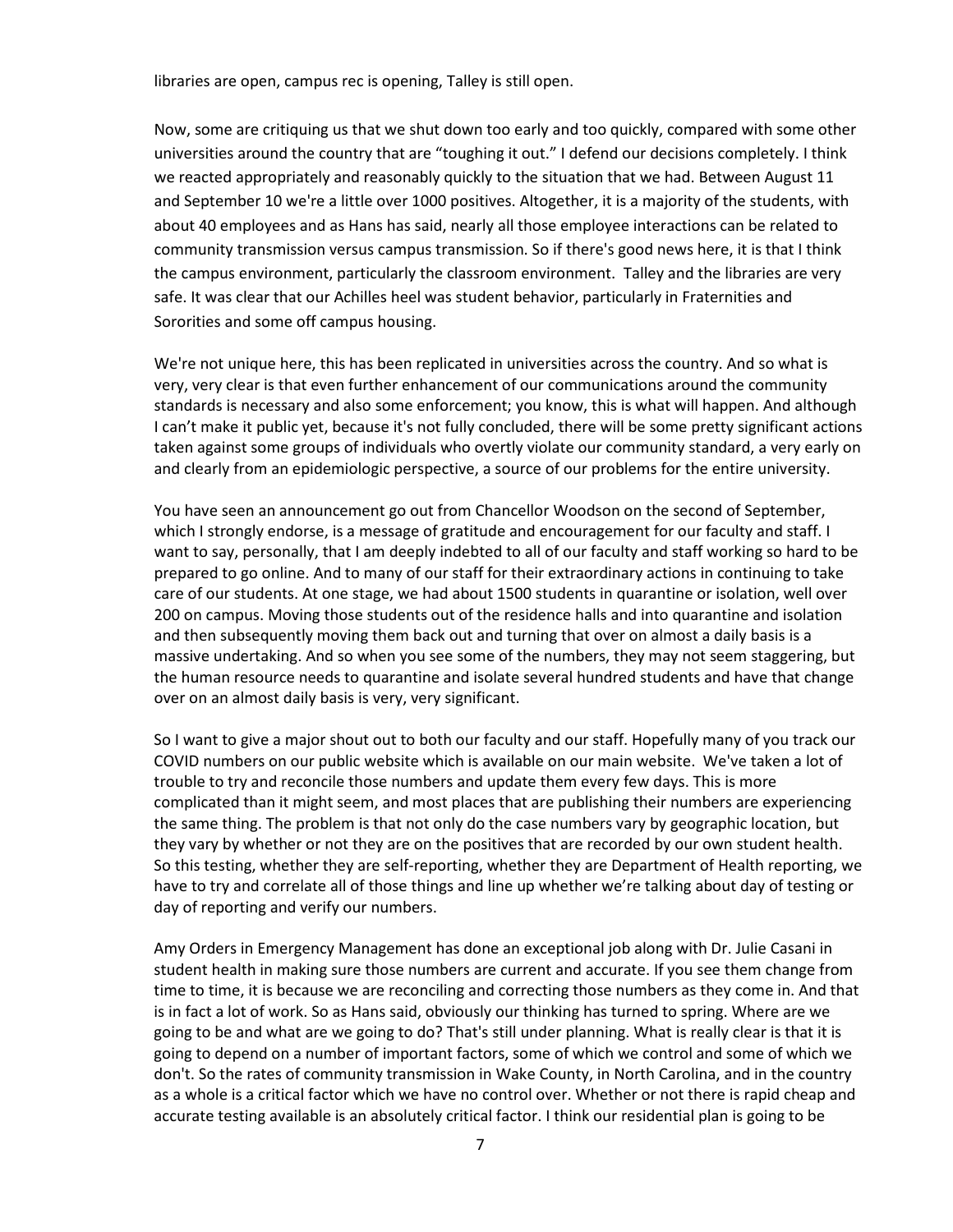extremely important. We have to ask what did we learn. Our analysis of the outbreak this fall, in terms of our student distribution. I think making sure that we have adequate isolation and quarantine rooms. At the beginning of this, we had 166 rooms set aside for isolation and quarantine and at our peak, we exceeded that and we had to go to the State View Hotel and reserve 50 and then 75 rooms. Then we had the Aloft hotel on backup. So we want to make sure we have adequate quarantine and isolation rooms available.

The last couple of things that I think are really important that Hans and others have referred to is adequate communication around community standards. We actually put a lot of effort into this already but clear that we have to up our game even further, and enforcement. I've got to tell you it is frustrating to me and frustrating too many administrators around the country that you work incredibly hard to devise safe plans for campus, and these are thwarted by students or student groups that either haven't got the message about community standards or simply don't care. I mean, parties for 100, 200 people in small areas, no social distancing, no face masks. One could argue that the outbreaks that we saw were going to happen anyway, but it certainly wasn't helped by a lot of these gatherings very early on in the semester. Chapel Hill experienced the same and ended up shutting down quicker than us and many, many other universities are experiencing the same as well. So we really have to up our game in terms of communication around community standards and enforcement of community standards. That's very clear to me, on top of the technologies.

There was a good article I read this weekend about the University of Illinois touting its technological progress of developed state of the art testing – cheap, in-house testing. They were testing all the students and were so heavily reliant on technology that they really forgot to take into account the human factor. You can have all the testing and technology you want but if students are gathering in mass and not socially distancing and wearing facemasks, it's not going to help you. So it really has to be a comprehensive solution. So we're working towards a solution for spring. It's important to me that we don't repeat what happened this fall. We can't afford to bring a significant student body back and then send them home two weeks later, we can't do that. Hopefully we've learned a lot from this fall, and we're going to be looking toward having a very positive experience for our students in the spring.

A couple of other things that my office has asked that I mentioned to you. One is the Office of Faculty Affairs as informational sessions on post-tenure review. They are Wednesday, September 16th at 2:30 and Thursday, September 17th at 3:00. You can go on to my website to get more information about those events. Those are important. We have reactivated the Vice Chancellor and Dean search for the Division of Academic and Student Affairs. You will recall that we were down to having three finalists in the spring. When COVID hit, we put that search on hold. What is very clear is that we're not going to be able to have in-person campus visits to complete that search. So this is the first search that I've ever tried to complete completely virtually. It has been a little bit nervous because it's a very important position, but I think with everybody's participation and diligence, we can do the right thing here. So the first candidate who is the interim, Dr. Lisa Zapata, interviewed on September 2<sup>nd</sup> and 3<sup>rd</sup>. The second candidate will interview on September  $21<sup>st</sup>$  and  $22<sup>nd</sup>$  and the third candidate on September 29<sup>th</sup> and 30th. So I'm looking forward to having a permanent Vice Chancellor and Dean for Academic and Student Affairs.

The Strategic plan, very quickly. We've been continuing to work throughout the summer on the strategic plan. Many of you all know the nine Task Force reports are posted and we are in the third week of a three-week commentary period. So if you have comments on those Strategic Plan Task Force reports, please do go in no later than Monday, and post your comments on those tasks force reports. I generally want this to be a very inclusive process. We were originally slated for about a two-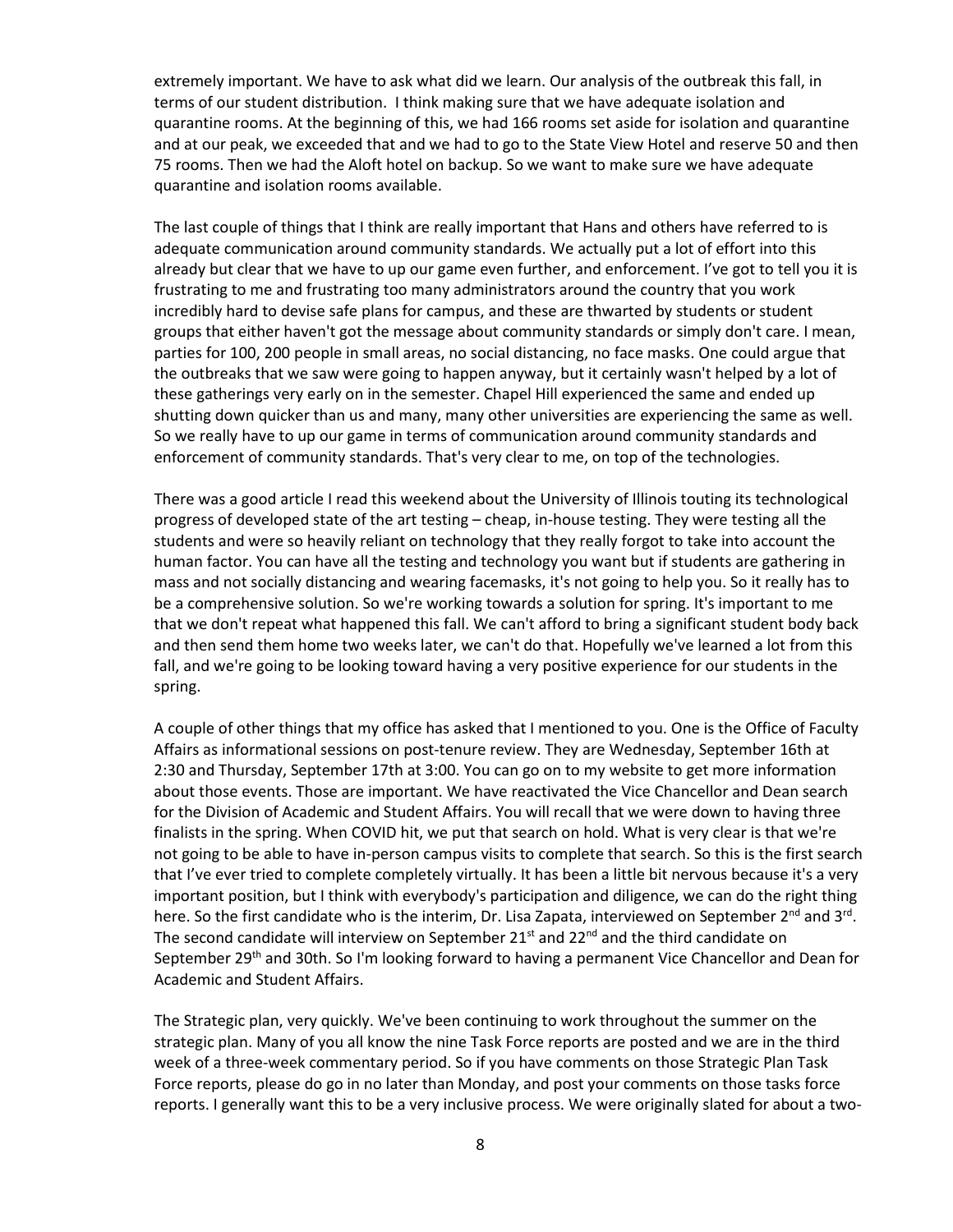week commentary period, but we specifically have a three week commentary period because the beginning of semester and I know folks are busy. They've got a lot on their minds. But your input is extremely important to us. From here, we will go to an Executive Steering Committee that works on looking at those task force reports and taking all of your input and distilling them into priorities for the next Strategic Plan. Then we hope to have a Strategic Plan draft to the Chancellor very early in the spring, and a final version to the Board of Trustees by their February meeting in the spring. Given everything that we've had going on over the summer and given the fact that many of us have had very significant other responsibilities related to COVID and the fall return, including some of the task force chairs, I'm actually pleasantly surprised that we are so close to being on target proud Strategic planning process.

And then last thing I wanted to let you know that we have three comprehensive five-year leadership reviews of the Deans coming up this year. Dean Hoversten, in Design, Dean Hinks in Textiles, and Dean Danowitz will all be reviewed in five-year reviews. The one thing that I forgot to mention on the searches is not only have we reactivated the Vice Chancellor and Dean of Academic and Student Affairs, but I'm very shortly about to form the committee and kick off the search for the next Dean of Humanities and Social Sciences. You all know that this is Dean Braden's last year, after 12 or 13 years as Dean of Humanities and Social Sciences, so we are looking forward to a really vigorous search, and hopefully to bring in the next Dean next summer."

#### **Questions:**

**Andrey Kuznetsov:** The first question is about transition to online teaching. So this is a big problem because in some departments including mechanical and aerospace engineering the key support was completely taken from undergraduate classes a couple of years ago. And as a result of that we are now one on one with all this huge problem of transition online with no support whatsoever. And I would say it does have a disastrous effect on the quality of our undergraduate program. So are there any plans to provide some funds for key support for online transition because we are completely left without that.

And the second question. You said about the stopping of the tenure clock for faculty. What about stopping the post-tenure clock? Unfortunately in some departments including ours, post tenure review is used and abused against faculty. So are there any plans to stop the post-tenure clock?

Provost Arden responded, "Thank you, Andrey. Both are good questions. The first is not something I'm really aware of Andre. I'll have to look into it. When you say that support for distance education in your department was removed, was that a departmental decision? I mean, DELTA, I can tell you, has given enormous support to faculty effort over the summer. Faculty have been encouraged to, and in fact remunerated to put effort into online planning for the summer. I'm not aware that there has been differential support for faculty between departments. I know that DELTA has gone over and above to support faculty in the development of online programming. So maybe we need a kind of an offline discussion about this.

**Andrey Kuznetsov:** Yes, I think we need to meet with that and I would like to schedule an appointment with you. But we're not talking about DELTA. We are talking about our department and we are talking about classes in our department. So the case support was removed two years ago and it's not coming back for the semester for the online teaching.

Provost Arden responded, "I have not been made aware that there have been major problems in conversion to online across the university. In fact, I'm hearing huge amounts of kudos for DELTA and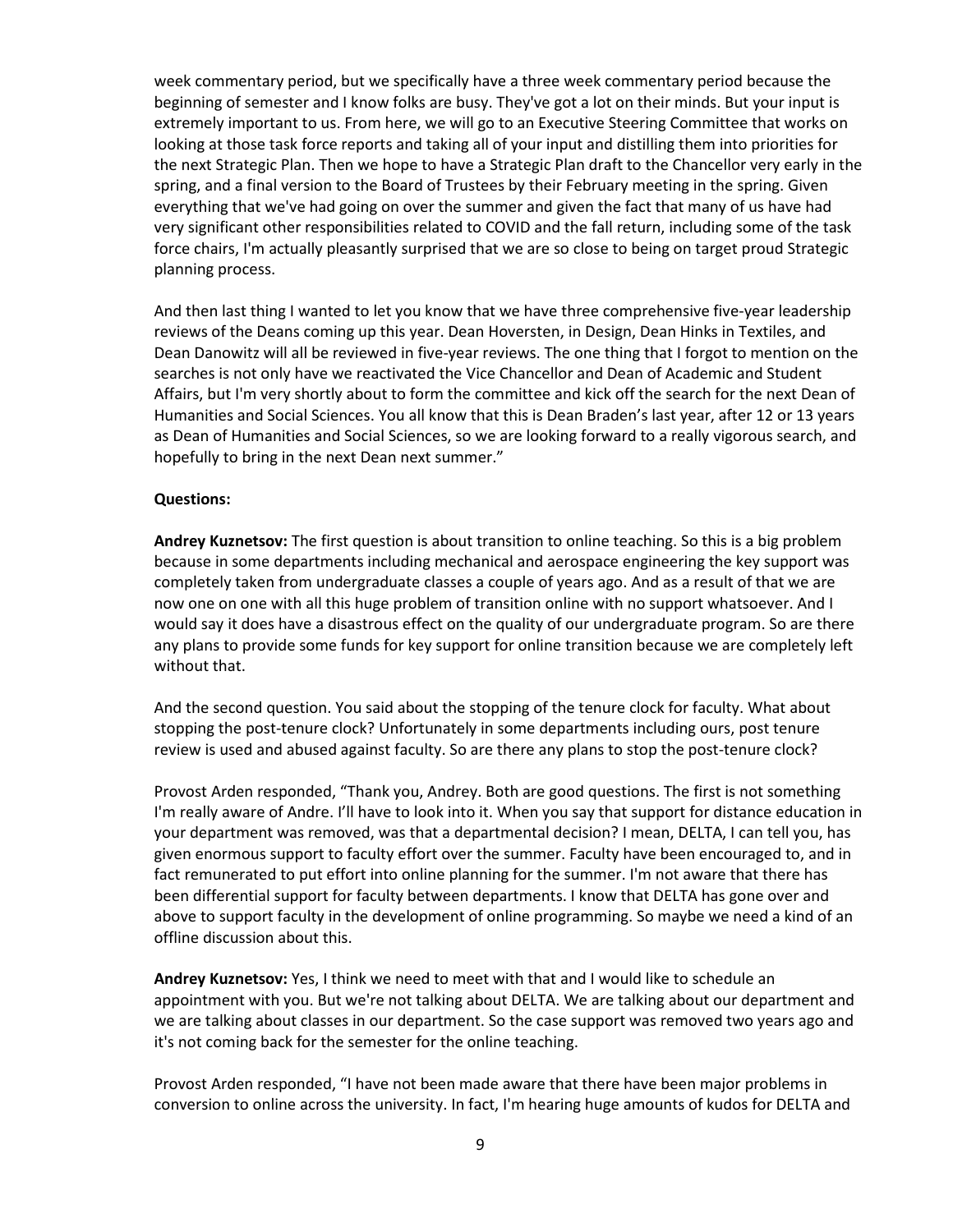for the faculty in general for their ability to pivot and provide high quality online instruction. So Andrey, we will deal with that one a little bit offline that may be something that's unique to your department.

With respect to post annual review. I've had this put on the radar and I'm 100% on the fence. By that, what I mean is that we're very, very sensitive to pre-tenure faculty; faculty in their first and second probationary periods and rolling back the tenure clock. Because that's a big thing and you're at a young and very vulnerable time in your academic career. For post-tenure review, you're mostly looking at more mature faculty, faculty who have been around a while. The worst case scenario, you're talking about the development of a program agreed to by the department head.

The numbers or data that I've looked at over the years suggest that applies to about 4% of faculty who go up a post-tenure review are found to be not meeting expectations and need a development plan. So, we're kind of not talking apples and apples here; we're talking apples and oranges. So I'm very easily convinced of tenure roll back for pre-tenure faculty. In fact, we have many, many of them and we haven't turned one back yet. I mean, dozens. But for post-tenure review, I'm not convinced that that's necessary. I would be open to the conversation, however, if folks feel that is really something that is necessary. But given that you're talking about more mature faculty that at a different place in their career, you're talking only 4% of faculty, you're talking lower stakes if you're found to be not meeting expectations. I've yet to be convinced that rolling back post-tenure review is really something we should be headed down. But, once again, I'm open to input there."

**Steven Vincent:** Yeah, I'd like to ask about if you could bring us up to date on staff. A lot of us are concerned about unemployment and support for staff.

Provost Arden responded, "Good, good question. And I'm very concerned as well. Steve. So you read in the paper that Chapel Hill says they've got a \$300 million potential deficit and they're planning furloughs and layoffs and various things. Our picture is not that. Most of our potential deficits are related to auxiliary enterprises, as Hans said. These are self-supporting enterprises that are particularly housing, dining, parking, McKimmon, athletics, etc. The core academic budget is solid, relying on both state appropriations and tuition. Of those auxiliary enterprises, however, some of them have been hit pretty hard, and we have had to submit tentative furlough plans to the system office. But I want to emphasize that those are very preliminary and are a worst case scenario. We are working hard to try to figure out how we can minimize those impacts by looking at different or additional revenue sources. So, for example, housing. Housing has one of the largest projected deficits. But there may be a way that we can minimize those. If we're looking at trying to meet those differences purely by furloughs, layoffs and salary reductions, it would be pretty devastating. So what we're looking at doing is allocating a significant amount of the state COVID money that we got - \$8.9 million in COVID relief money. We're looking at allocating a significant amount of that to housing."

"Housing also has some pretty big debt repayments from projects such as Wolf Ridge. We're looking at delaying those debt repayments by a year or two. And so we are working hard. I mean, peoples' jobs are important to us. I recognize that and I'm very worried about that. So can I sit here and tell you there will be no furloughs and no salary reductions and no layoffs? No, I can't do that. But what I can do is say is that I don't see the same picture that Chapel Hill is painting. A lot of their deficits are related to the operations of their health system. We are probably looking at more of a \$50 to \$70 million potential deficit, if the spring is pretty much the same as the fall. And we're looking at ways to try to mitigate furloughs and salary reductions as much as possible. So we're working on it now, but yes, there are likely to be some furloughs and some salary reductions on the auxiliary enterprises; not on the core academic budget at all. But wherever we can, we are looking at ways to mitigate that and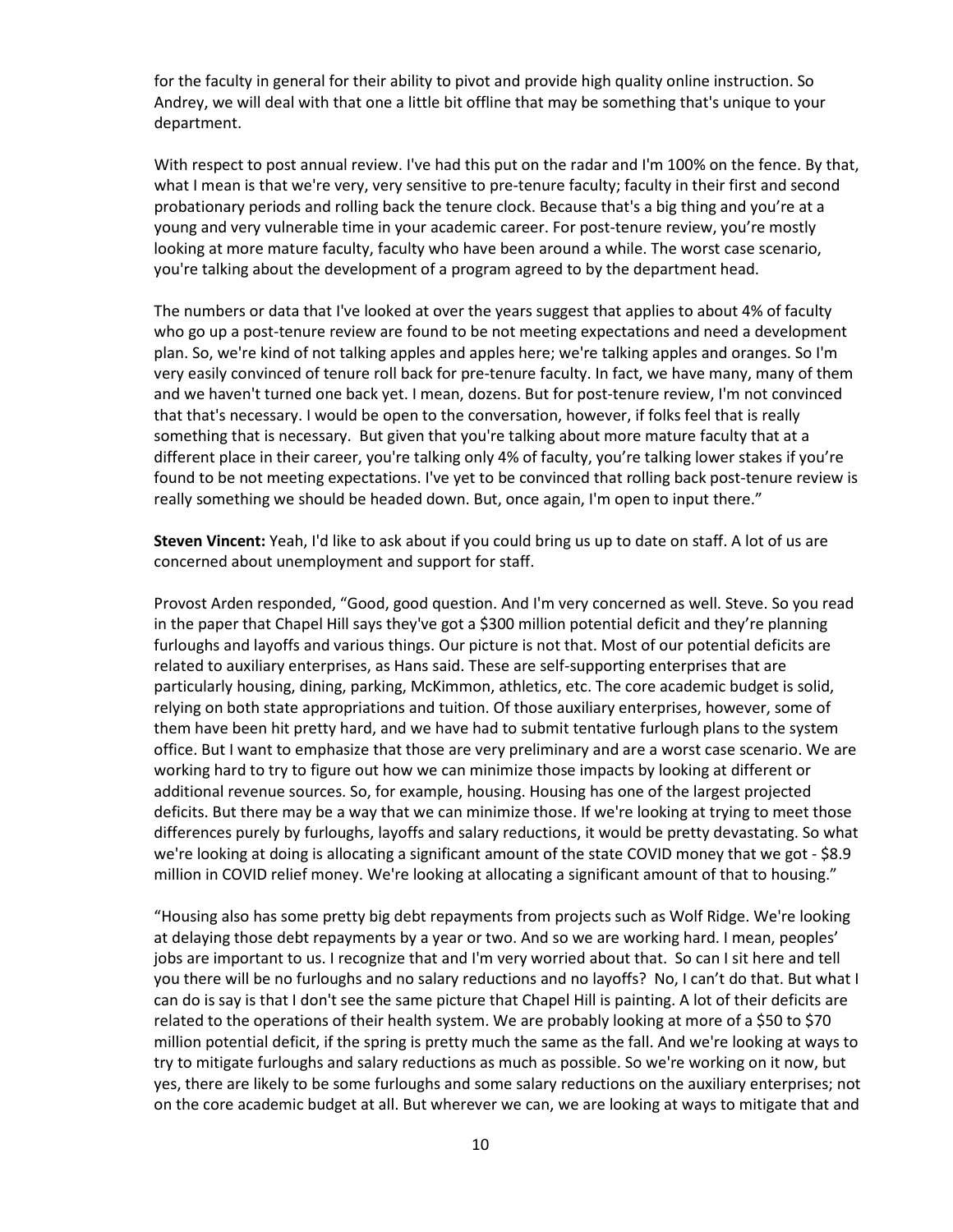not lose significant staff hours over the upcoming semester."

**Hans Kellner:** This morning, the Chancellor said at the ALN meeting that NC State apparently was ranked by Forbes Magazine as one of the 10 best employers in the state of North Carolina. None of the others are academic institutions, I think. SAS comes first. So that surprised me and shouldn't have perhaps, but I found that to be a good thing.

# **6. Remarks from the Chief of Staff and Secretary of the University**

*Paula Gentius, Chief of Staff and Secretary of the University* 

Thank you, Chair Kellner and good afternoon, everyone. Thanks for the opportunity to say a few words. Chair Kellner, thank you for sharing that Chancellor search statement with me. I was able to share it with the Chancellor and he was very much aware. So we're good with that, I think it would be wise to share it with the Faculty Senate so that they can have a copy and see what's going on there. So we'll be looking very closely and listening in very closely to the Board of Governors meeting to see how that goes. So thanks again for bringing that to my attention.

I'm pleased to be with you today. It's been five weeks and three days since I became a member of the Wolfpack here at NC State. So what I can tell you so far is that it's been quite a ride. I think I came at the height of the start of the school year, the height of COVID being on campus, and of course right before the Board of Trustees meeting. So all of that combined. It's made my time here very exciting.

I did have a pleasure of meeting your Chair, Hans Kellner, via Zoom earlier, after my arrival, and had an opportunity to meet some of the faculty members as well. So I look forward to meeting each and every one of you in person when the opportunity presents itself and hopefully that'll be soon. In the meantime, I do want you to know that I'm here to assist the Chancellor and the Board of Trustees in the execution of their work here at NC State University. Similarly, I'm here to assist you however, I can within the confines of my abilities. To me, it is very important that we know that good governance is critical to quality decision making. Your role as members of the Faculty Senate promotes good governance and I thank you all for your service to NC State University.

Soon we will be looking for your input on how we can move the university forward for the spring. And as you can imagine, things are changing very rapidly. So, it is very important that we have the input of the faculty and also the university community incorporated into whatever plans that come about. So you'll be hearing very soon about that. Again, I just want to say thank you all for all that you do. I do have a 4:00 meeting but I'm glad to be able to make a few remarks. Hopefully I can come back very soon and listen in some more. So thank you all so very much. I look forward to meeting you.

**Hans Kellner:** What do you find surprising or different about NC State University, given your experience with some large institutions in the past?

Paula Gentius: If you read the small article that was written in the Bulletin, one of the things I mentioned was that I was surprised at the warmth of the people here at NC State. I've been at several universities and I can still say that today, after five weeks. I think we have a culture of excellence here. Well, I know we do. We have a culture of excellence here, but the warmth of the people – the faculty, staff and the students, is just striking to me. That was one of the things I picked up very early on, even during the interviewing process, and I still feel it today.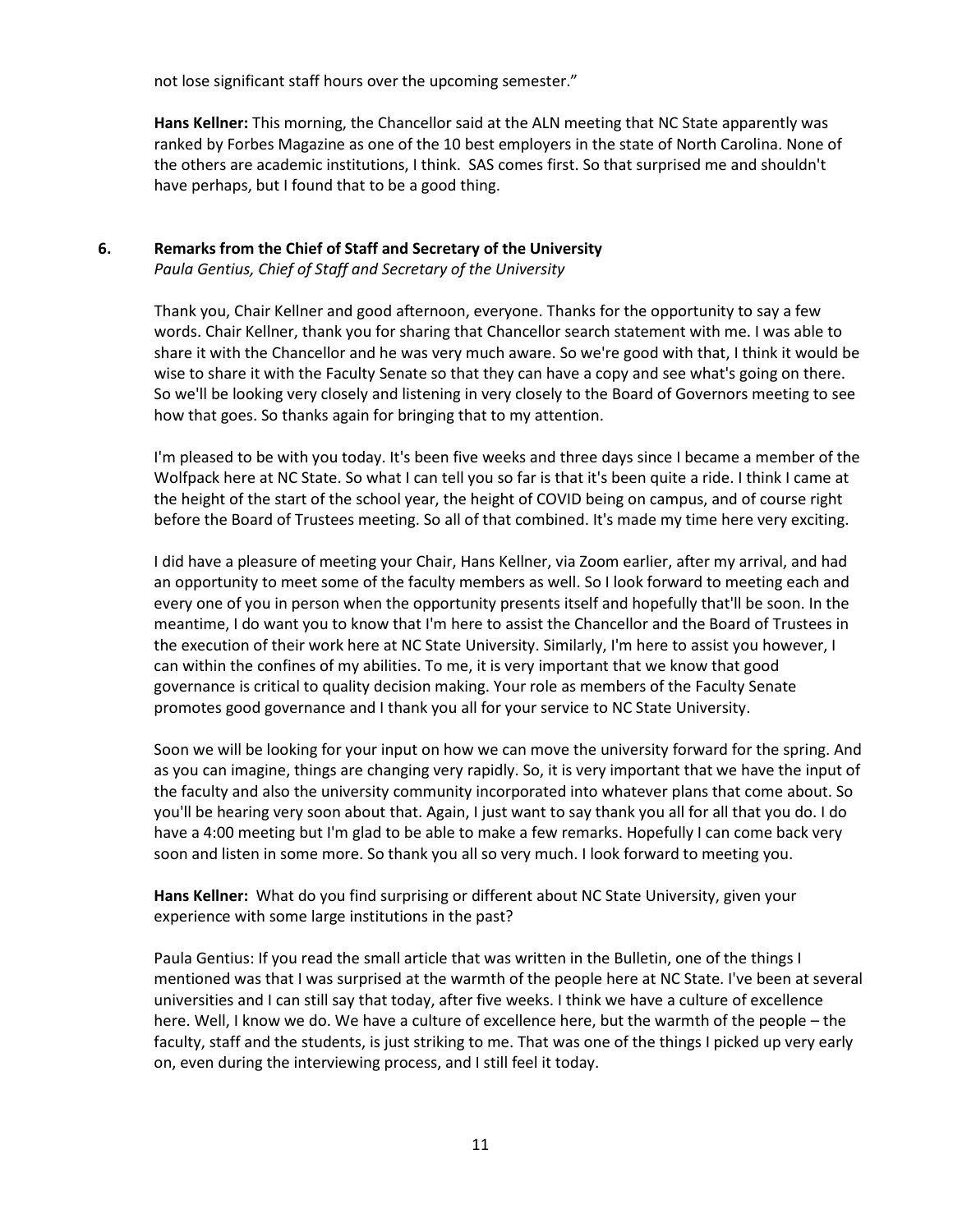**Hans Kellner:** Well, thank you. That's good. And I think that sort of goes hand in hand with the thing that the Chancellor mentioned about being ranked as a good place to work. I found through the last round of strategic planning 10 years ago we were beaten in the head and facilitated one morning and asked to write down what words came to mind when they thought of this university. Everyone else had, you know, enterprise and innovation, and I wrote down humaneness. Maybe it was aspirational, but for the most part, I think it is a humane organization, and we hope to keep it that way and make it more so, so thank you and welcome and we will have you here a lot.

### **7. The Pack for Emergency Employee Relief Program (PEER) Update**

*Rajade Berry-James, Chair-Elect of the Faculty; Associate Professor of Public Information, School of Public and International Affairs, College of Humanities & Social Sciences*

"Thank you for giving me time to speak about the The Pack for Emergency Employee Relief Program, otherwise called the PEER program. I just want to give you a quick history about this initiative. It is not an initiative that I started. In fact, I was invited to a meeting, and at that meeting there were quite a few people involved from the Faculty Senate and Staff Senate to really look at the way in which we can provide emergency assistance to Faculty and staff who may need it, given some of the challenges that we see. And so in this peer program, we put together sort of some thoughts that have been shared around the table. Basically just real quick, the thoughts are that there is a current emergency financial assistance program for students and we're grateful for that. We also think that we need an emergency financial assistance program for Faculty and staff because these are indeed hard times.

There will be people who need emergency assistance by way of money, financial assistance that is. And so we'd like to start the conversation to create such a program, one that definitely parallels the student Emergency Relief Fund, but is really based on a payroll loan. There are quite a few programs like that in our current UNC system and also around the country. UNC Chapel Hill, UNC Pembroke and Appalachian State University all have emergency financial assistance programs. They would run either payroll loan programs or grant programs, but we're proposing a payroll loan program that an employee of NC State would get a loan through NC State and pay that loan back through payroll deduction. So At this point in time there are quite a few names that have been involved in this initiative and we want to continue to give everyone credit.

I'd love for this conversation about this proposed pure loan program to make it out of the Faculty Senate to assure that we, as Members of the Faculty Senate, think this is a good idea and a step in the right direction and that we should continue to have conversation with the Staff Senate, as well as the University administration to develop, implement and a find a funding stream for a payroll loan program. We'd like to, as part of next steps, get Hans, myself, the Chair of the Staff Senate Pat Gaddy, and Helen dePietro, the Chair-Elect, to sign this document by way of collective support and get it on the Chancellor desk so he could take a look at it, we could think about the way to make this program a reality.

As I mentioned before, I think it's the right thing to do. Just to give you a sense of time, we've been working since March until now to make sure that we had something that was aligned with what the UNC system does; compassionate, like other programs around the country, and really is an opportunity for us to help where we can. And so that's all I have to say at this point."

**Senator Williams:** Will these be at least interest-free loans?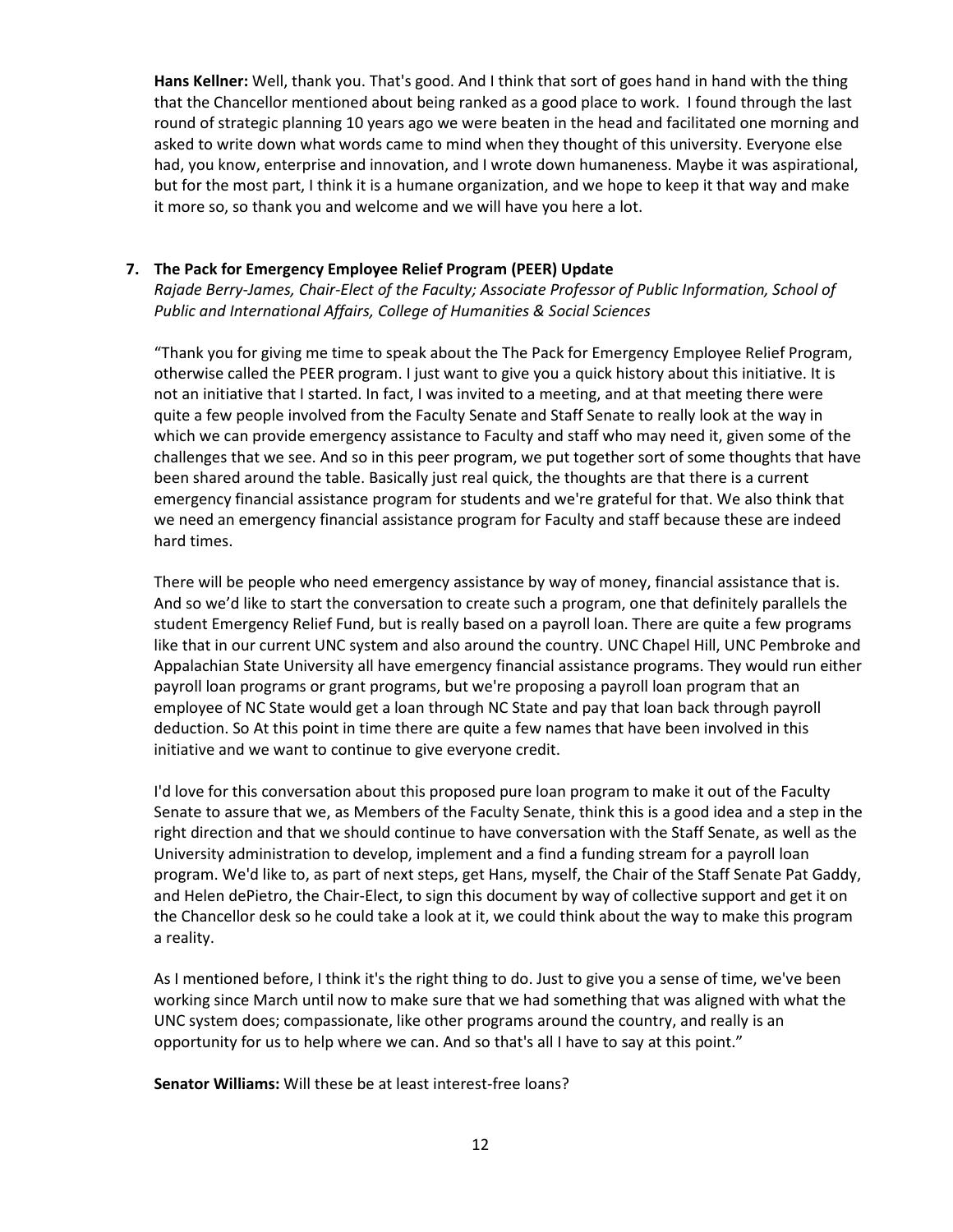Chair-Elect Berry-James responded, "Yes, but Paul, that's just a yes from a Jade Berry perspective. Obviously, I do think that it would be a helping step, a helping loan, so it should be an interest-free loan in the way that we pay for other services through payroll deduction. And so I'm not often charged interest, not that I know of, but it would be nice if we could do that for our Faculty and our staff, for our Wolfpack.

**Jennifer Kuzma:** Why not grants? And are there other UNC systems that are looking at grants?

Chair-Elect Berry-James responded, "There might be one that's looking at grants and that might take a little bit longer than the time that we have. Obviously, Faculty and staff are being impacted by this and I think grants will require us to raise money. I don't know that we can do that right now. I think that the quickest, most expedient way to provide services to Faculty and staff, members of the Wolfpack is through a payroll deduction loan. We are not talking about loans of large amounts. These are just loans to help people based on emergent needs. And so we had talked about maybe loan applications up to \$1,000, and so we're hoping that given that program of that size and scope that we'd be able to implement this rather quickly so that this is a just-in-time kind of assistance that Faculty and staff would need.

Chair Kellner, I wish you would tell me if I should pivot differently. I know that we've had this sort of draft document around a bit. A few of us have looked at it. Some people have sent me some corrections and I've made corrections. I just need to know at this point, should we push harder, should we think about next steps? Where do we stand at this point? And that's not a question you have to answer right now, but I just thought given that it's September and the need keeps growing on our campus, I really do think that at least we should have a sort of a range of conversation with administration to make sure that we can do this if we can."

**Chair Kellner**: Good. Well that's a good question and I will give an answer right now. I think we should discuss it tomorrow morning at the leadership meeting and then bring it to the Executive Committee on Thursday and see what Personnel Policy thinks.

### **8. Faculty Resources for Online Teaching**

*Donna Petherbridge, Associate Vice Provost for Academic Technology and Innovation, DELTA; Teaching Assistant Professor, Leadership, Policy & Adult and Higher Education, College of Education*

"We really appreciate you letting your DELTA colleagues come to this meeting this afternoon and talk to you about the resources we have available for online teaching. Speaking of online teaching, I'm still teaching online. I have been doing so since 2007. Our plan today is I'm going to guide us through some slides that talk about the big picture services that DELTA can offer for anyone who's doing online teaching and learning. And then I have my colleagues with me who have expertise in particular areas of support training and that kind of thing that can help us answer any questions that you have.

So if you think of questions as I go along, feel free to type them in the chat room or just hold them till the end and we can have a discussion. I know that, like me, you are probably feeling like what I call a Zoombie by this time in the afternoon. I have been in Zoom meeting since 8am this morning staring at a screen going oh my goodness, but that's okay. So I'm going to share my screen with you and talk to you about the services that DELTA can offer to help you and your colleagues with online teaching.

The first thing I want to talk about is simply to teach online, we have to have the tools to do so. And let's not get too caught up in the names of the tools. You hear them thrown out there so let's talk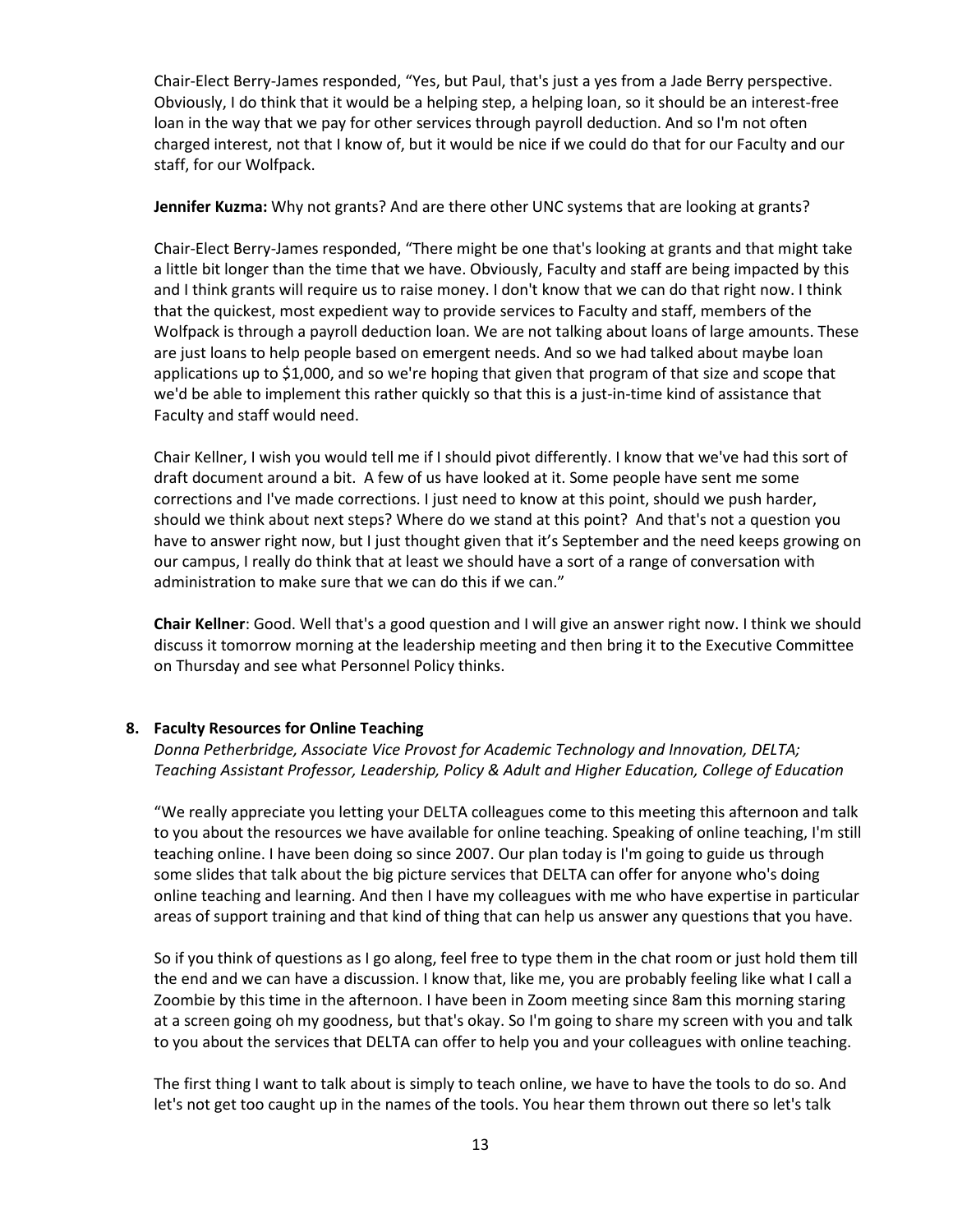about what they enable us to do. So we have a lot of tools in our Wolfware tool kit that let you do the things that you do as an instructor, such as quizzing, assignments, presentation of your content, of course websites, lecture capture, as we're doing now and Zoom web conferencing software, classroom polling tools which, by the way, can be used, face to face or virtually. There are tools that allow you to ask questions in the middle of a video, tools that will allow you to give announcements to your students, to communicate, to create calendars, tools that accommodate a grading workflow. You will see on this particular chart some of these tools that are new that we're just implementing as a way to respond to instructor needs that have come to us, and tools that allow for remote exam monitoring. So when you're sharing this with your colleagues later, for each tool I tried to point to at least one or in some cases, two DELTA articles that talk about what that tool is in depth, and give examples of how faculty use it. So that when you share this with other people, that it's useful in a broader context. Oftentimes it's just really helpful, and I know for me as an instructor, it always helps me to see examples of how people are using it and why they're using it and that kind of thing.

So the first thing we have for you as a resource for online learning is the tools to get stuff done that you need to do as an instructor. We offer quite a few workshops on Teaching and Learning with Technology. We had about 100 offerings between fall and spring. We're repeating workshops of popular tools and we can also come to you to do custom workshops and training. One of the things that I've done, along with a number of my team members over the summer, especially into the early fall, is if you invite us to a college meeting, like a department meeting, we would be happy to come. We did this a lot with CHASS and with some other colleges and departments too. We'd be happy to come and just have a  $Q$  & A with you about what are the challenges you're facing with this rapid transition to online instruction, and how might we be able to help you. Because I think sometimes that conversation in the departmental context is just as important as coming to a workshop.

We do have a workshop ready for you and your colleagues to come to right now and you can sign up for that via the link that I'm sharing with you here. And again, it's easier to get to in the PowerPoint that I shared with you in the chat room, which is the same thing. So a direct link. So we have tools and we have training to get you ready for that online instruction. We also have a Faculty help desk. Because I told you I'm still teaching, I will often call the help desk on Sunday because they are open Sunday, and when you're teaching online, at least with my adult learning population, I find myself doing a lot of things on Sunday afternoons and evenings. So there is somebody there who can help me if I run into trouble between that 11am and 8pm time on Sunday. We have Help Desk hours from Monday to Thursday 8am to 8pm and Friday 8am to 5pm. We're not open on Saturdays, because we're really not finding a lot of calls coming in from Faculty on Saturdays. But as soon as we get to those calls on a Sunday, you can bet we're going to get back to you on those and help you take care of what you need to do related to teaching and learning.

We also have knowledge base articles. That's kind of techie for saying we have a place that you can go look up your question and you'll get an article about how to solve your problem. We also have YouTube support videos so these are great, and we're doing more of that because I feel like more and more we're becoming visual learners, in some cases, and we just like to see a little video of how to do it. I know I do that every time I try to change something in my car like reset a button. I have to watch a little tutorial on how to do it. I feel the same way about technology. So we've got a lot of little five minute clips on how to do something related to the tools that you are using.

We also offer testing services and testing services. I know there's been several conversations about that because I think in the context of what is DELTA, we've been around now for 20 years. Often, people are thinking about us in terms of distance education and learning technology, but we're really right now focused on so much more than that. The testing services piece has been mostly for our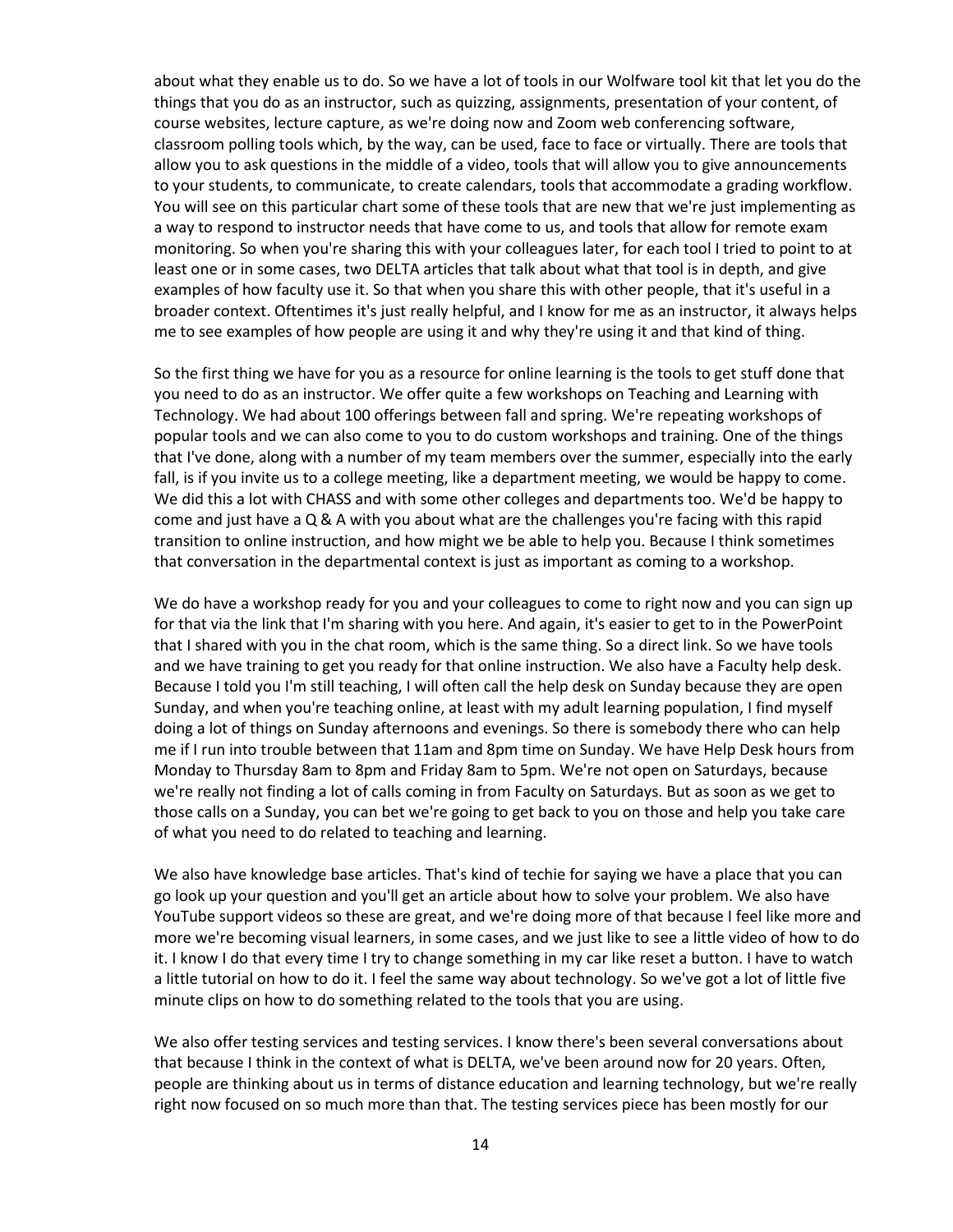distance education classes, but there are times when we might need to help with solutions for proctoring related to online Courses that will not traditionally called the E-courses. There's some information on the website and Sharon and Cara can answer questions about that at the end because we have some prioritization related to that. We also now, going back to our toolkit, have some remote monitoring software for people who really feel like they need to do that. You're going to find people like myself and some of my other colleagues encouraging other kinds of assessments when possible too. We do offer testing services as part of what we can do as an online service.

Another thing that we offer for you as an online resource is we do give out grants. Now we've just now released our grant funding for the DELTA grants for the upcoming year. And in that particular endeavor, what we're doing is we're helping instructors create what I would call really neat resources for their courses. We have created everything from virtual reality labs in chemistry to tours of the feed mill where students can be there, even though they can't be there. Some really neat things are coming out of these grants. Some of these grants also help with course redesign of large courses and a rapid design of online learning. So we, in the grant world, are getting production time, which includes financial and staff resources to help instructors get what they need to get done, done.

We're really committed to increasing the quality of online instruction. Right now, we're all online. It's a little bit of that remote emergency online teaching maybe hopefully not as stressful as the spring. But we also are very aware that not everybody who taught in the spring and had to live through that is teaching in the fall. A lot of new instructors came online this fall, not thinking they were going to go almost line this fall. So there's a big difference between distance education classes, online instruction that has been planned and worked on over a long period of time, and sort of this remote rapid transition that we have to understand. We have some programs to help people really work on improving courses that are going to be and stay online. Those takeaways from those courses can frankly I think improve any course because they're about creating courses with structure and objectives and outcomes and measurements that are clear and help students navigate the digital resources more easily.

So our course quality improvement program, I think, is a wonderful resource for online instruction. We also have Faculty Fellows, and those are competitive grants that Faculty apply for. We give those folks a stipend to work with us, to teach workshops for us, to help their colleagues. I just think there's so much power in when we, as colleagues that are teaching, help each other with this space that I'm a real believer in that program and DELTA is very supportive of how we're working with the faculty there. I also love our Faculty Fellows Program as an online teaching resource because they're interdisciplinary and we're getting them to work together and there's such neat cross pollination of ideas between different colleges and disciplines. We all know that sticky problems are not problems that one particular discipline can solve. I think that's true in the teaching and learning space as well.

As for following us to get updates on news resources, I've got a number of links here on how to get the new stories coming out. You can follow us on Twitter, Facebook, and YouTube. Not on Snapchat yet or anything like that. But maybe we should be, I don't know, we'll get to these other spaces, too, but we want you to know that we are here. We are here to help you. We know that we are in very trying times right now and this is stressful for everybody. It's been quite a lift for our staff as well. We've had days with double digit growth on our help desk calls for example, with no new staff. And so we get it. It's our first pandemic too, and we're really not enjoying it that much. But we are keeping pros and cons of things that we think are working well that will take away with us about how we can make Digital education and online teaching support and services better for everybody in the long term.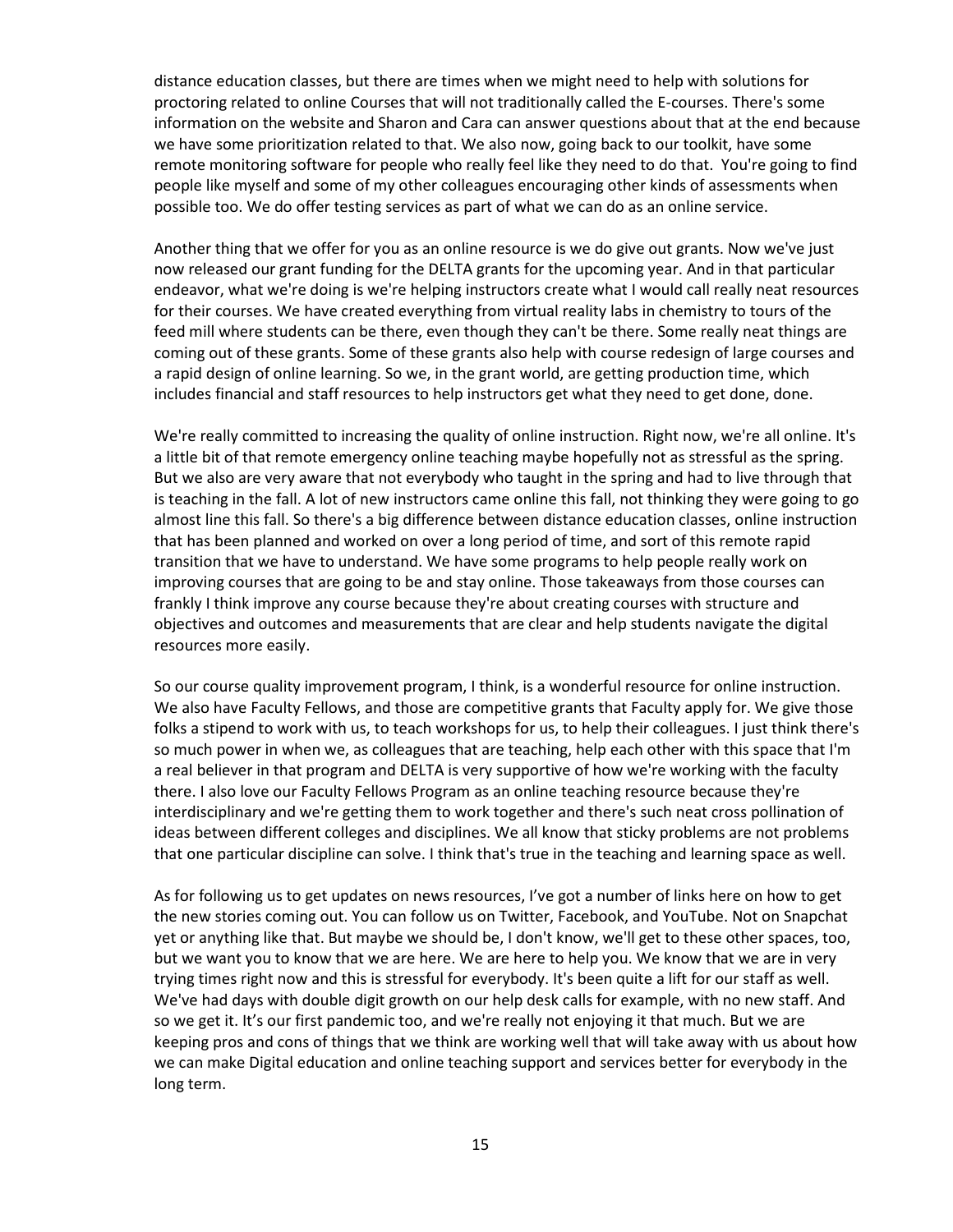So like I said I was going to go through this presentation pretty fast because it's kind of boring to listen to someone talk a lot, and just turn this into a  $Q \& A$  and see if you want to take a deeper dive into any of the resources that we offer or ask any of questions of myself or my colleagues, while we're here, and again, thank you for having us."

#### **Questions**

**Chair Kellner:** Can I ask someone from your contingent how you would describe what the system distance education group is offering and how these two things complement each other. What's your relationship with what's going on out there in the Spangler Center?

Donna Petherbridge responded, "Well, thank you for your question and I'll get Stacy to augment my response because one of her team members is very closely involved in working with that group. As a matter of fact, the training that they're doing, the workshop materials for the larger UNC system, was a lot of the material that we gave to them to use. Keep in mind, we have a university system with 17 campuses. At NC State, we have DELTA, and I am very proud of what we're able to do and how many people were able to support, but we've got Elizabeth City, we've got Pembroke, we've got smaller schools that do not have that kind of resource. So we gave our materials and even some time and production support this summer to create things and get things to the UNC system so that smaller schools could benefit from the work that we do. So I'd say we have a good relationship; we contribute what we can and we think it's important to partner and keep sharing. Stacy, would you like to add anything to that? I see you shared an article about what we've been doing with the UNC system."

Stacy Gant: Yes, Donna. I think you summarized that very well. So I don't really have anything to add to that. I encourage you to look at the article to learn about their workshop on online and hybrid course design.

**Provost Arden:** Donna, first of all I want to thank you and your colleagues for the enormous amount of work and effort over the summer to help faculty get ready for being online and providing our students with a quality online experience. You guys have done an absolutely amazing job. Of the questions that I get, or have gotten from students and parents, one of them is a little bit of frustration about the number of different platforms they have to navigate. In other words, they can be sitting home taking five different classes and having to navigate three or four or five different platforms. What do you see as the future here? Do we have an obligation to our students to say, you know, this is the platform that we're using, and have one platform or is there room in our portfolio for more?

Donna Petherbridge responded, "I think you're asking a question that's needed and it's got a complex response to it because in our portfolio of tools that we offer the university to create and deliver their content, and assess their students, that does not take into account the Faculty choice that instructors have to pick their own textbooks and to pick their own even tools to supplement their class. Often those textbooks come with their own platforms, their own learning platforms. I see this not only from an instructor perspective, a DELTA perspective, but as the parent of a college student perspective; three or four different textbooks, three or four different classes – might have Cengage for one, might have something else for others. I think it's important for us to have a cross-campus discussion about the area in the field. And I think David, I might want you to speak up here a little bit about our conversations with a bookstore related to this. That at least let us get a handle on what's out there and what people are using, but it's going to be tough to say, we can only use this one thing when we have that freedom of choice for instructors to pick a textbook that might come with an assignment or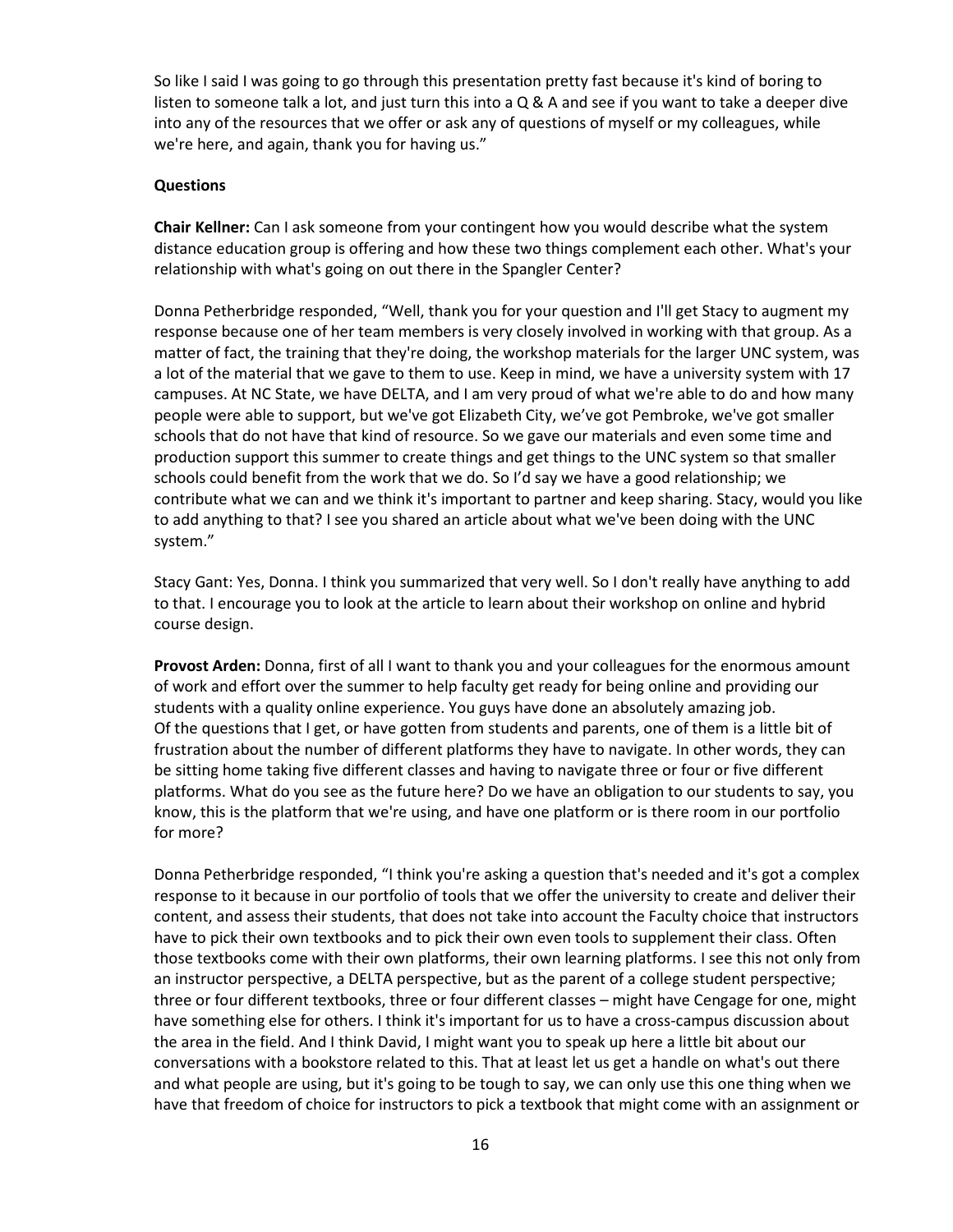homework platform that's different from the next class that has an assignment or homework platform that's even outside of the Wolfware portfolio that we have.

So we've been looking across campus at course cost reduction efforts, like how do we keep students from paying for access codes to A, B and C, and can we get a handle on that. We've had some conversations with the bookstore about All In to get the prices down for students, but still that doesn't solve the issue of there are multiple platforms that come with these multiple publishing companies. I know some universities have picked to maybe one or two, and they've told their instructors from this catalog, you stay here so that students aren't all over the place or maybe within colleges like a particular vendor makes sense to you because it's part of the curriculum or content for your college and you stick with that. But it's a really complex question and I don't have a great response for that today. It's something that Tom and I talked about, and like I said, David and I are in meetings with our colleagues in the bookstore and others."

**Thomas Miller: "**I'm very much in favor of the freedom of the Faculty member to choose textbooks and ancillary materials and things like that. As we do more and more in the online world, much of that that used to be paper that you would go and purchase through the bookstores is now online content that has some kind of access code and sometimes a fee associated with it. But I do see that we've got some big problems associated with that. Some of the things that I've seen coming through about parents and students concerned about getting technical support for these platforms, their cost issues with the platforms, etc. So I do think we really need to think about putting some kind of regulations out, syllabus disclosure, which they're there. But maybe going beyond just that something is required, but how student is going to get technical support, making sure that those platforms that are being required meet those regulations and that somehow when calls come into our help desk about a particular platform that a student is having an issue with, we may not have the answers but at least we know that the platform exists and we might know how to direct those inquiries to a Faculty member or a TA to get the answers. Right now we're often in the dark on what's actually being used in some of these courses. So there's, there is more that can and should be done. I think it's going to become a larger and larger problem as we do more and more of our content online."

**Provost Arden:** "Thank you. I knew this wasn't a simple answer. It is one thing that I know that it has been on our radar. Personally, I'm quite concerned that more and more publishers, as we go to an online environment, are bundling materials. So there's the online textbook, then there are practice exams, then real exams, then homework turn-in and homework grading often for fees. For many students, they are having to navigate and deal with multiple different platforms and there are often very significant fees, as many as hundreds of dollars per semester for students that are associated with this. Quite frankly, there's not a whole lot that the publishing companies are not going to do to capture the market and then try to provide a kind of a one size fits all for students in a given course. So I put it out there not because I expect simple answers, but I do want to get it on the radar of the Faculty that this is a very significant and an emerging issue that makes it complicated and more expensive for students."

Donna Petherbridge: "I am answering a few questions in the chat. I would just encourage any of you all who have follow up questions, let us know. And if I can't you and get you an answer today, I'll be honest about that and follow up with you later. So thank you so much."

#### **9. Old and New Business**